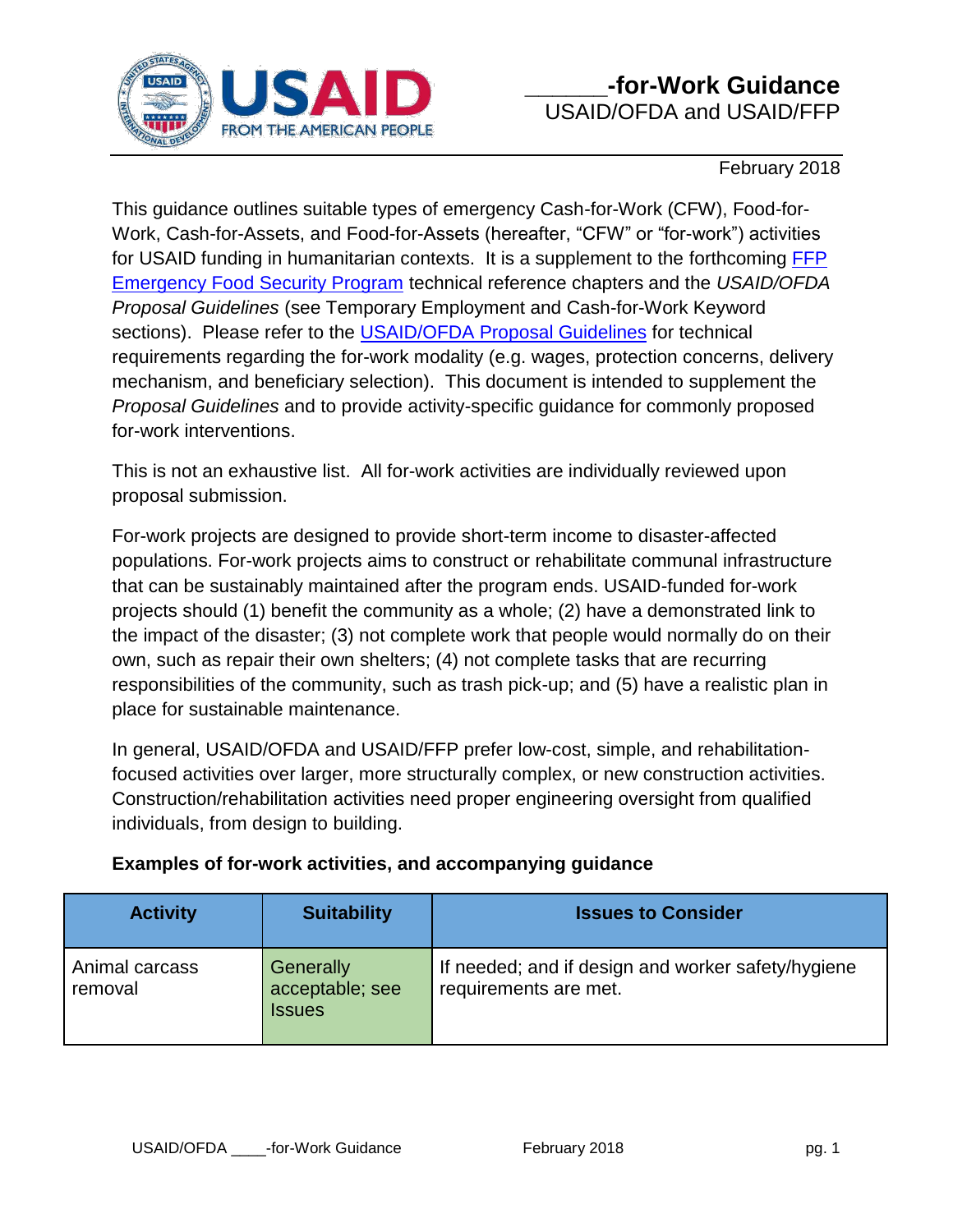| Borehole construction<br>or rehabilitation                                                                  | Not typically<br>acceptable                          | Not supported through CFW due to technical<br>requirements.                                                                                                                                                                                                                                                                                                                                                                         |
|-------------------------------------------------------------------------------------------------------------|------------------------------------------------------|-------------------------------------------------------------------------------------------------------------------------------------------------------------------------------------------------------------------------------------------------------------------------------------------------------------------------------------------------------------------------------------------------------------------------------------|
| <b>Bridge rehabilitation</b>                                                                                | Generally<br>acceptable; see<br><b>Issues</b>        | Proper engineering design and oversight must be<br>ensured.                                                                                                                                                                                                                                                                                                                                                                         |
| <b>Building land</b><br>stabilizing structures,<br>e.g. rock filled<br>gabions                              | Generally<br>acceptable; see<br><b>Issues</b>        | Any gabions proposed to be used along water<br>bodies or river or for flood control purposes must<br>meet technical requirements.                                                                                                                                                                                                                                                                                                   |
| <b>Building new market</b><br>stalls                                                                        | Depends heavily<br>on context                        | Depends on the objective and justification, what<br>percentage of market actors will benefit, and more.<br>Brand-new marketplaces rarely sustain the expected<br>level of economic activity and maintenance.<br>Upgrading existing marketplace infrastructure may<br>be appropriate. If individual vendors will benefit (e.g.<br>by getting their own stall or storage) they should<br>contribute their own, unpaid, labor as well. |
| Clearing/ preparing<br>private or communal<br>farmland; establishing<br>or maintaining<br>nutrition gardens | Not typically<br>acceptable                          | Farming yields its own benefit, so CFW is usually<br>unnecessary. However, this may be acceptable<br>under extremely limited circumstances.                                                                                                                                                                                                                                                                                         |
| Desilting water pans<br>or ponds (water<br>catchment system<br>rehabilitation)                              | Depends heavily<br>on context                        | Depends on the reason that desilting is needed, the<br>scope of the work (whether manual labor is<br>appropriate), design requirements, and intended use.<br>USAID/OFDA does not generally support surface<br>water runoff for household water supply. Paying<br>communities every few years to do desilting is<br>unsustainable.                                                                                                   |
| Drainage<br>rehabilitation/<br>construction                                                                 | <b>Generally</b><br>acceptable; see<br><b>Issues</b> | Requires oversight. Sustainability and appropriate<br>maintenance must be addressed.                                                                                                                                                                                                                                                                                                                                                |
| Fencing existing<br>structures;<br>rehabilitation of<br>fencing<br>(e.g. water points,<br>schools, communal | Generally<br>acceptable; see<br><b>Issues</b>        | Must be for a genuinely communal asset. For<br>example, CFW to fence a garden that only some<br>people share is not appropriate.                                                                                                                                                                                                                                                                                                    |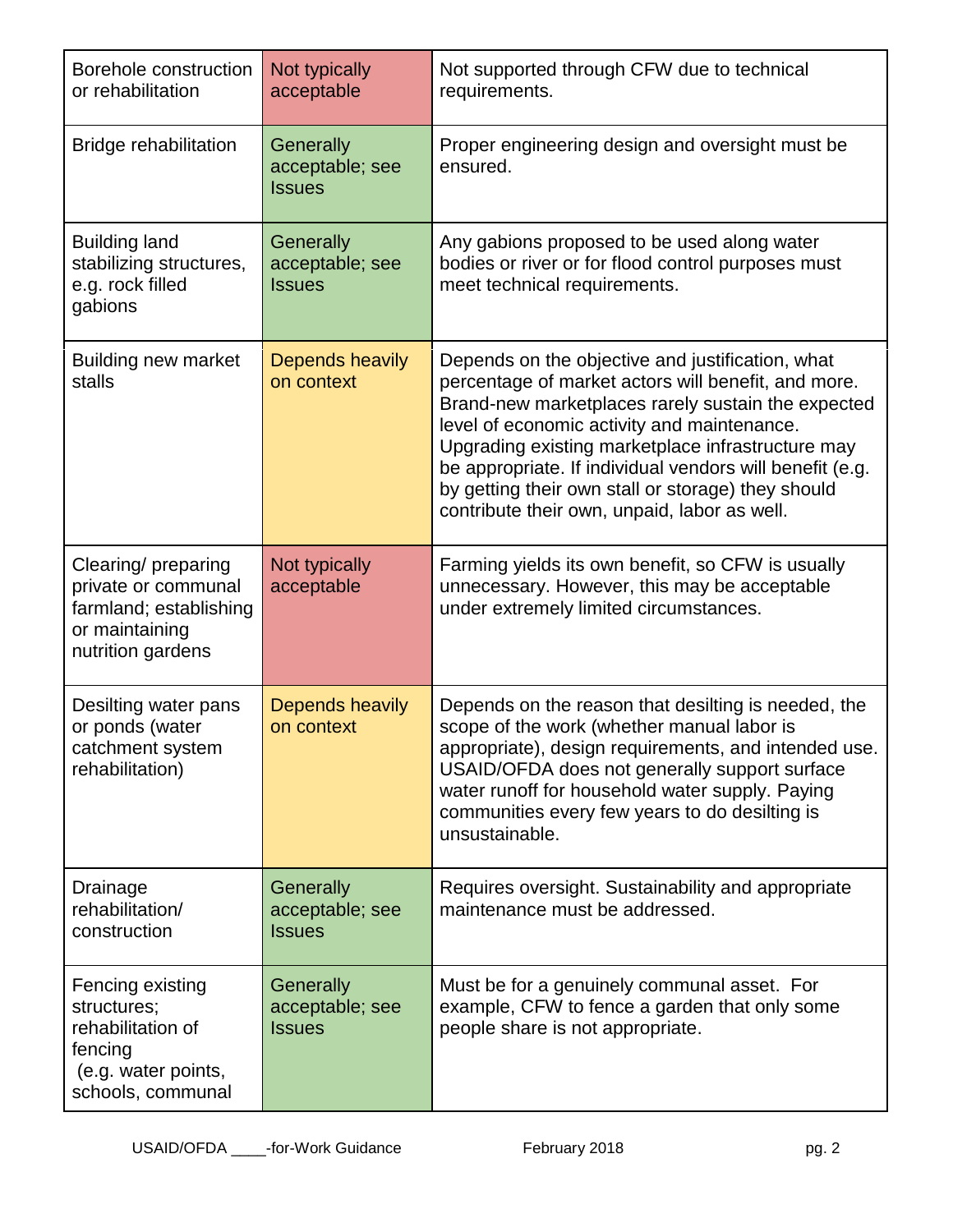| pasture areas)                                                                                                                                                |                                               |                                                                                                                                                                                                                                                                                                                                                                                                                                                                 |
|---------------------------------------------------------------------------------------------------------------------------------------------------------------|-----------------------------------------------|-----------------------------------------------------------------------------------------------------------------------------------------------------------------------------------------------------------------------------------------------------------------------------------------------------------------------------------------------------------------------------------------------------------------------------------------------------------------|
| Hygiene promotion                                                                                                                                             | Not typically<br>acceptable                   | While USAID/OFDA supports incentives for<br>volunteers, hygiene promotion is considered a skilled<br>task and the selection criteria for volunteers should<br>be different than those for CFW participants.                                                                                                                                                                                                                                                     |
| <b>Communal latrine</b><br>construction;<br>handwashing station<br>construction                                                                               | <b>Depends heavily</b><br>on context          | Only acceptable in managed camps. Depends on<br>context and stage of emergency; requires<br>engineering oversight. Household latrines are not<br>supported by CFW.                                                                                                                                                                                                                                                                                              |
| Major road<br>rehabilitation                                                                                                                                  | Depends heavily<br>on context                 | Requires strong justification and professional<br>engineering oversight. Depends on context and<br>objective; cost/scale; possible drainage, watershed,<br>and related environmental impacts; plans for<br>maintenance; and appropriateness of CFW<br>(unskilled labor). Generally not consistent with<br>USAID emergency/humanitarian mandate if project<br>entails paving and other major construction activities.                                            |
| Minor road<br>rehabilitation<br>(feeder or dirt roads;<br>footpaths)                                                                                          | Generally<br>acceptable; see<br><b>Issues</b> | Depends on context and objective; cost/scale;<br>possible drainage, watershed, and environmental<br>impacts; and plans for maintenance.                                                                                                                                                                                                                                                                                                                         |
| New irrigation<br>systems                                                                                                                                     | <b>Depends heavily</b><br>on context          | Requires strong justification. The provision of<br>irrigation materials and training, if needed, should be<br>enough for farmers to provide unpaid labor, and all<br>construction activities from design to building must<br>be overseen by professional engineers and<br>environmental compliance officers.                                                                                                                                                    |
| Pasture reclamation<br>and regreening<br>(bunds, zai holes,<br>demi-lunes, invasive<br>species removal,<br>planting of species for<br>regreening, fire lines) | Generally<br>acceptable; see<br><b>Issues</b> | Must be on communal land. Reseeding is generally<br>acceptable, as long as there is a plan within the<br>community to manage or restrict grazing until the<br>grass establishes itself, and to sustainably manage<br>the land and grazing afterwards. Planting species<br>that require significant follow-on care, such as tree<br>seedlings, is not usually supported through CFW, as<br>it is impossible to ensure appropriate care once the<br>payments end. |
| Piecework /<br>manufacturing items                                                                                                                            | Depends heavily                               | Only when there is an assessed humanitarian need<br>for the items in question, and they will be distributed                                                                                                                                                                                                                                                                                                                                                     |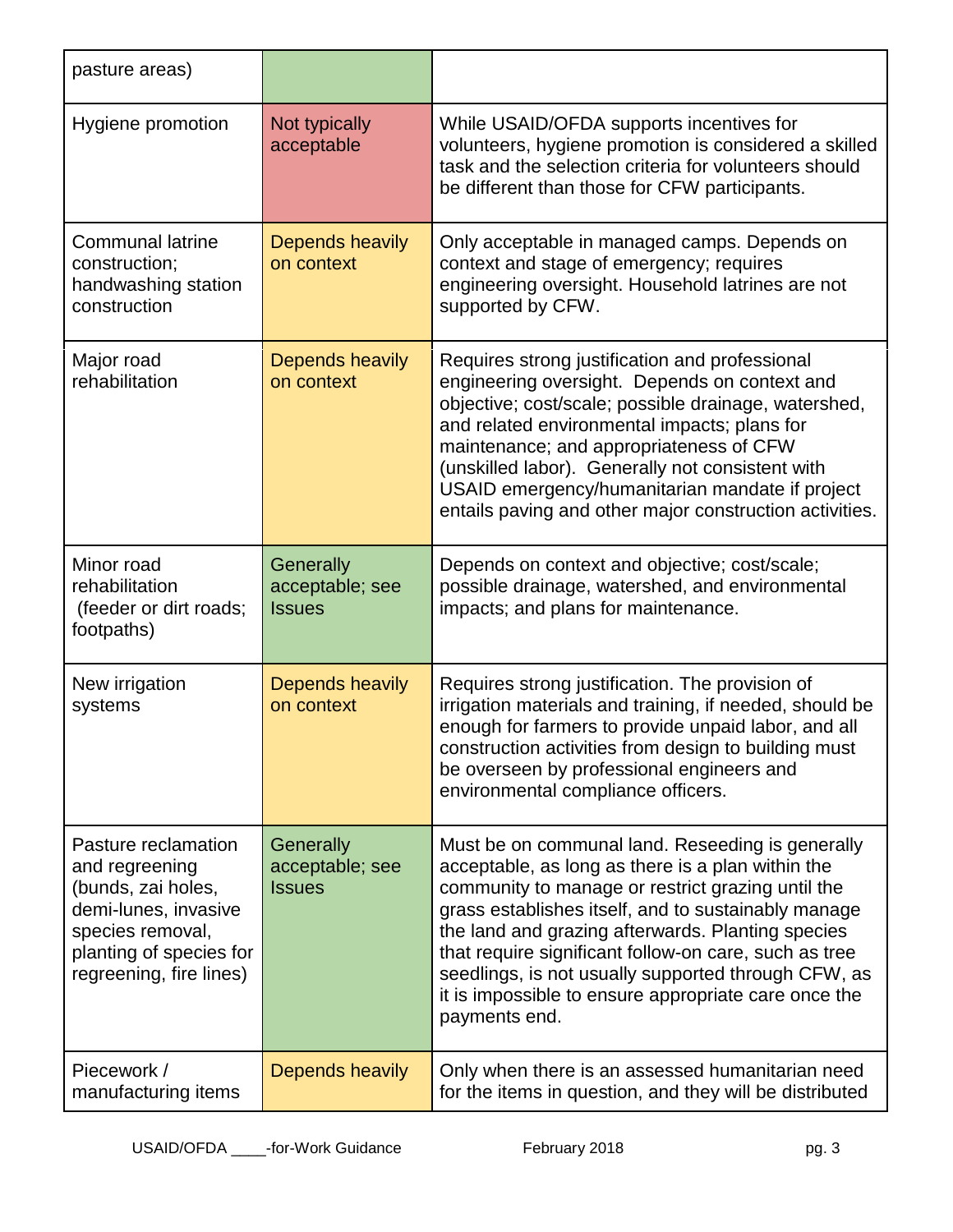| (e.g. NFIs)                                                                                          | on context                                    | as part of the project. Not frequently supported.                                                                                                                                                                                                                                                                                                                                                                                                                                                                   |
|------------------------------------------------------------------------------------------------------|-----------------------------------------------|---------------------------------------------------------------------------------------------------------------------------------------------------------------------------------------------------------------------------------------------------------------------------------------------------------------------------------------------------------------------------------------------------------------------------------------------------------------------------------------------------------------------|
| <b>Plant Nurseries</b>                                                                               | Not typically<br>acceptable                   | Plant nurseries should ideally be run as profitable<br>businesses so this is not a good fit for CFW. See<br>"Pasture reclamation and regreening" for further<br>detail on tree seedlings.                                                                                                                                                                                                                                                                                                                           |
| Rehabilitating existing<br>irrigation systems<br>(e.g. cleaning out<br>canals)                       | Generally<br>acceptable; see<br><b>Issues</b> | Only communal parts of canals such as the primary<br>canal, not the tertiary canals that go to individual<br>farms, can be considered for CFW. Depends on the<br>reason the canals need rehabilitation (disaster-<br>related damage or displacement are appropriate; a<br>long-term lack of upkeep is not); plans for future<br>maintenance; and the percentage of the community<br>who benefits (if only the better-off farmers have<br>access to canals, then it does not really benefit the<br>whole community). |
| Rehabilitating existing<br>market or public<br>infrastructure (e.g.<br>schools; community<br>spaces) | Generally<br>acceptable; see<br><b>Issues</b> | Major repairs/upgrades require technical engineering<br>oversight and designs. Regular market cleanup is<br>not acceptable.                                                                                                                                                                                                                                                                                                                                                                                         |
| <b>Riverbank</b><br>reinforcements,<br>'dams,' flood walls,<br>dikes, levees, river<br>diversion     | Depends heavily<br>on context                 | Please see USAID/OFDA Natural & Technological<br>Risks/Hydrometerology sector requirements. If done<br>incorrectly, such activities may actually increase<br>risks to people. If the activities are technically sound<br>and done on communal/public land, they may be<br>appropriate for CFW. Dam construction is rarely<br>supported.                                                                                                                                                                             |
| Shelter construction<br>or rehabilitation                                                            | Not typically<br>acceptable                   | Generally not supported, whether on one's own<br>shelter or on someone else's (as it creates a<br>disincentive for people to repair their own homes,<br>can undermine traditional labor-sharing<br>arrangements, may not provide quality control, etc).<br>As an alternative, vulnerable households with no<br>access to labor can receive cash to hire labor.                                                                                                                                                      |
| Training - vocational                                                                                | Not typically<br>acceptable                   | Vocational training typically should target those who<br>wish to practice that vocation for a living; while meals<br>or transport stipends are acceptable, paying<br>'attendance/sitting fees' is generally avoided.<br>However, this is occasionally supported in rare                                                                                                                                                                                                                                             |